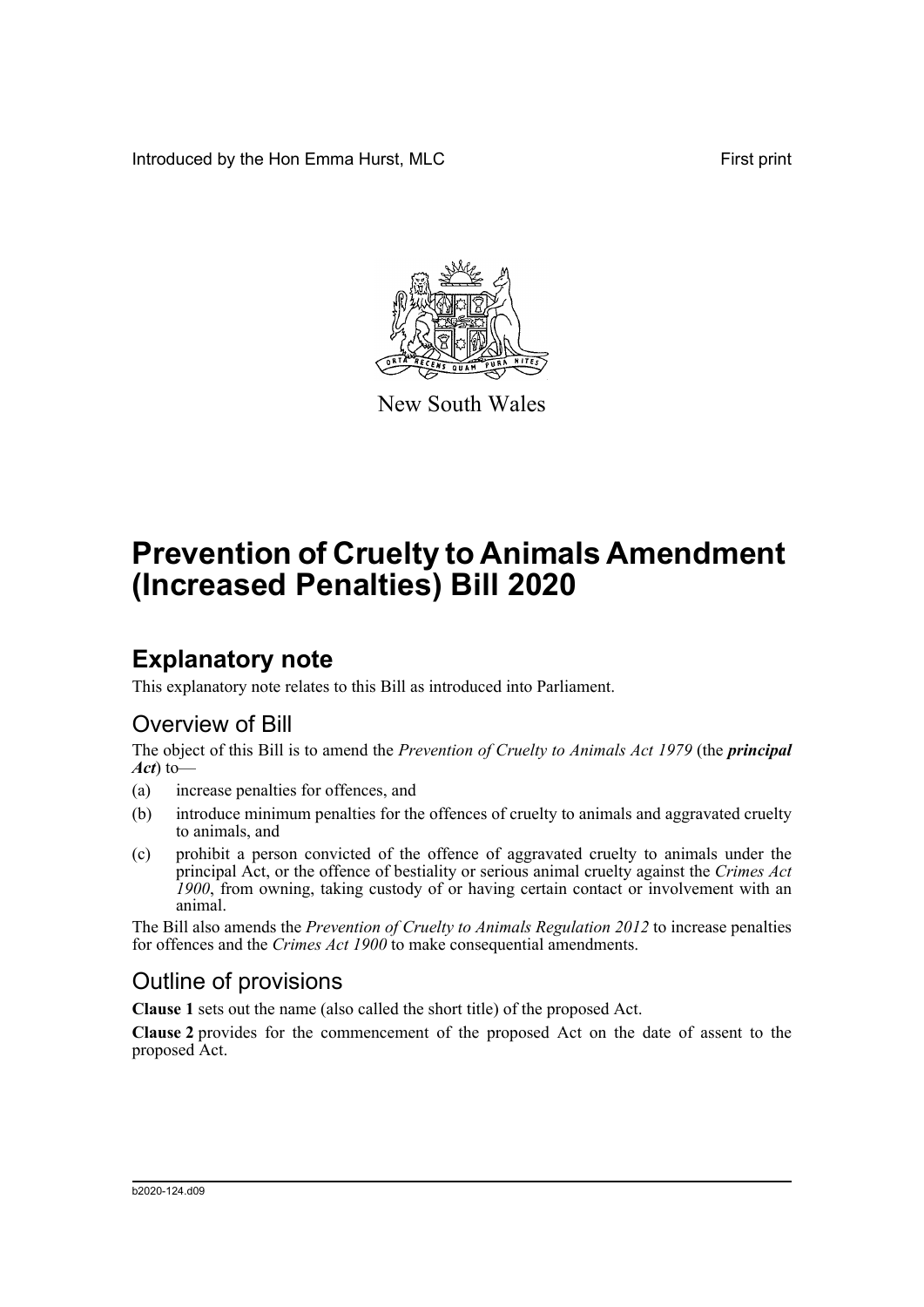### **Schedule 1 Amendment of Prevention of Cruelty to Animals Act 1979 No 200**

### **Increased penalties and minimum penalties**

**Schedule 1[2] and [3]** increase the maximum penalties, and introduce minimum penalties, for the offences of cruelty to animals and aggravated cruelty to animals. **Schedule 1[1]** provides for the interpretation of provisions imposing minimum penalties.

**Schedule 1[4], [5] and [7]–[9]** increase the maximum penalties for other offences against the principal Act.

**Schedule 1[11]** increases the maximum penalty for offences against the regulations.

### **Prohibitions on persons convicted of serious offences**

**Schedule 1[10]** provides that a person convicted of an offence of aggravated cruelty to animals under the principal Act, or an offence of bestiality or serious animal cruelty against the *Crimes Act 1900*, is prohibited for life from owning, taking custody of or having certain contact or involvement with an animal.

### **Wild animals not abandoned**

**Schedule 1[6]** provides that for the purposes of the offence of abandoning an animal, it is not abandonment if a person releases into the wild an animal that was previously living in the wild and is, in the person's reasonable opinion, capable of surviving in the wild.

### **Schedule 2 Amendment of Crimes Act 1900 No 40**

**Schedule 2[1] and [3]** insert notes into the *Crimes Act 1900*, consequential on the new offence inserted by Schedule 1[10]. **Schedule 2[2]** makes a consequential amendment.

### **Schedule 3 Amendment of Prevention of Cruelty to Animals Regulation 2012**

**Schedule 3[1] and [2]** increase the maximum penalties for offences against the *Prevention of Cruelty to Animals Regulation 2012*.

**Schedule 3[3]** increases the penalty notice amounts payable for offences under the principal Act and the *Prevention of Cruelty to Animals Regulation 2012*.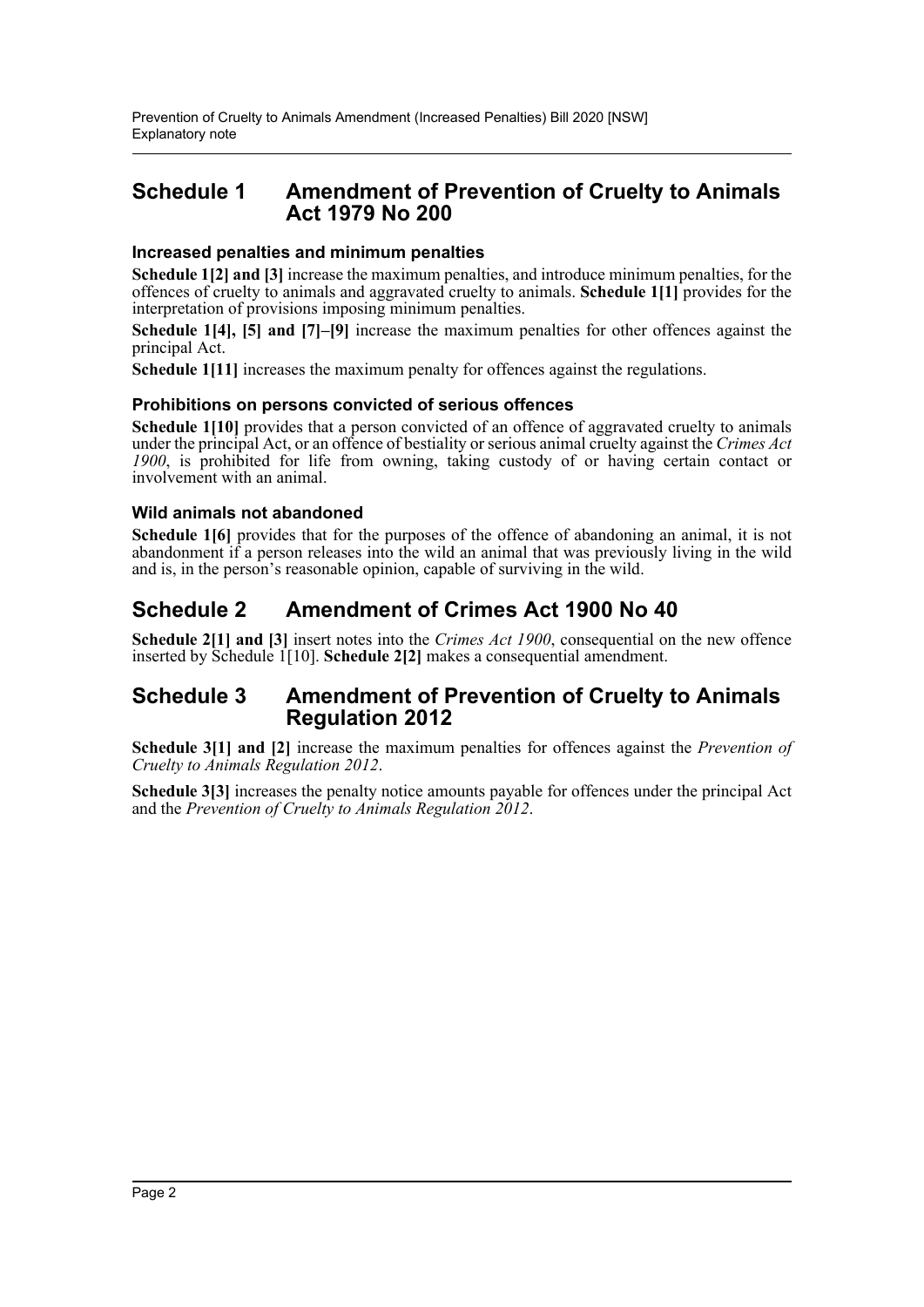Introduced by the Hon Emma Hurst, MLC First print



New South Wales

# **Prevention of Cruelty to Animals Amendment (Increased Penalties) Bill 2020**

## **Contents**

|                   |                                                               | Page          |
|-------------------|---------------------------------------------------------------|---------------|
|                   | Name of Act                                                   |               |
|                   | Commencement                                                  | $\mathcal{P}$ |
| <b>Schedule 1</b> | Amendment of Prevention of Cruelty to Animals Act 1979 No 200 | 3             |
| <b>Schedule 2</b> | Amendment of Crimes Act 1900 No 40                            | 5.            |
| Schedule 3        | Amendment of Prevention of Cruelty to Animals Regulation 2012 | 6             |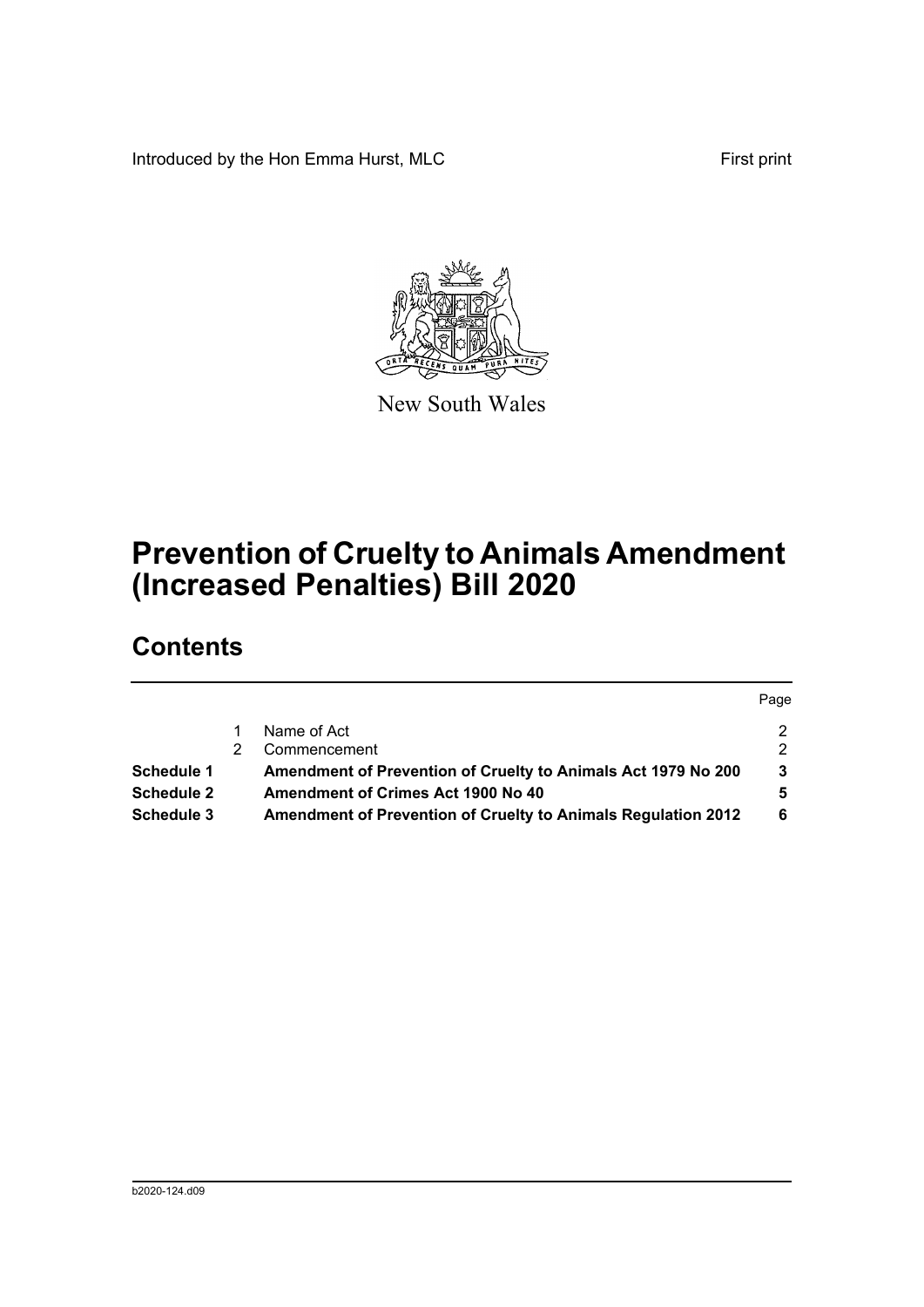

New South Wales

# **Prevention of Cruelty to Animals Amendment (Increased Penalties) Bill 2020**

No , 2020

### **A Bill for**

An Act to amend the *Prevention of Cruelty to Animals Act 1979* to increase penalties for offences; and for other purposes.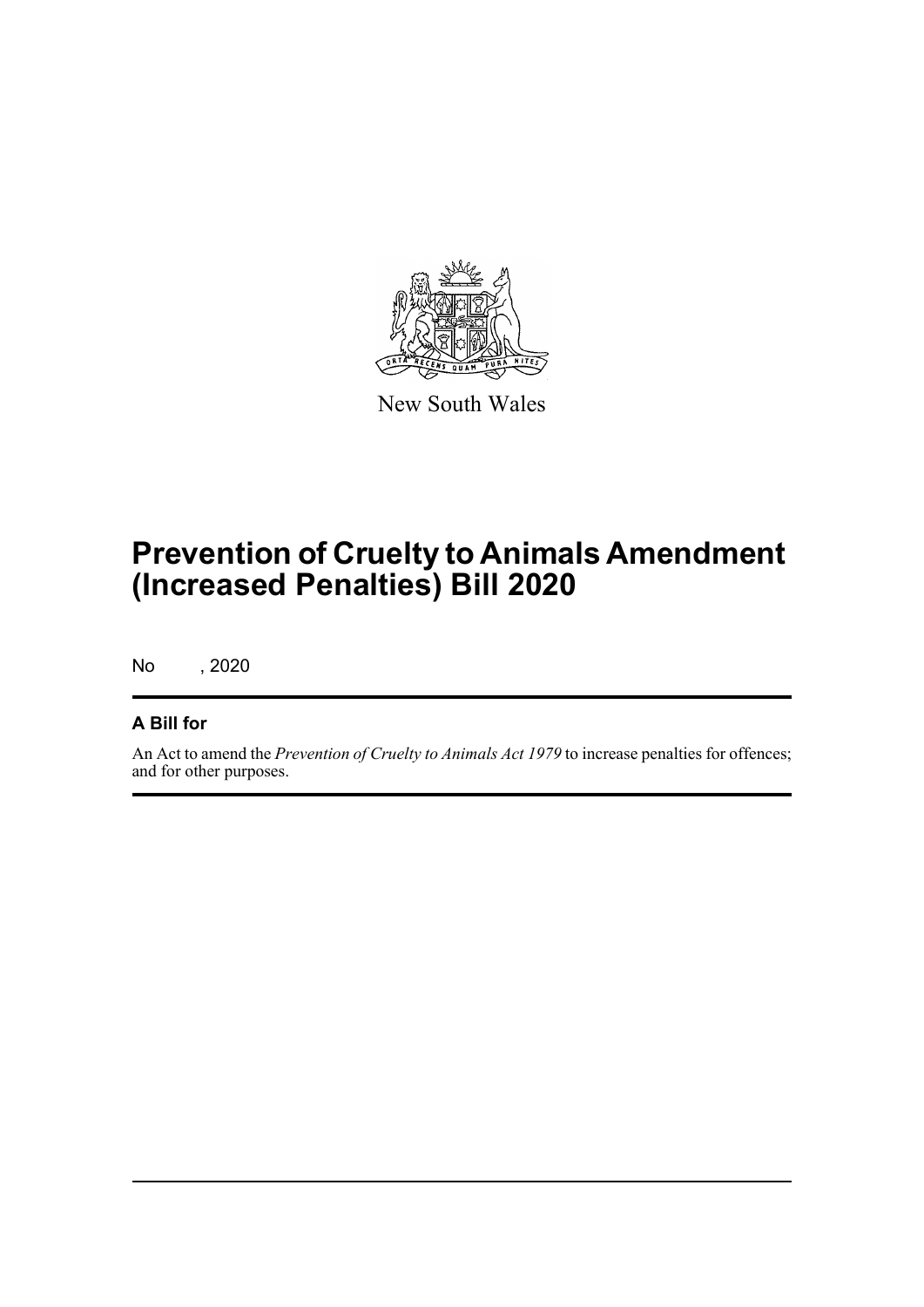<span id="page-4-1"></span><span id="page-4-0"></span>

| The Legislature of New South Wales enacts—                                                    |        |  |  |
|-----------------------------------------------------------------------------------------------|--------|--|--|
| Name of Act                                                                                   | 2      |  |  |
| This Act is the Prevention of Cruelty to Animals Amendment (Increased Penalties)<br>Act 2020. | 3<br>4 |  |  |
| <b>Commencement</b>                                                                           | 5      |  |  |
| This Act commences on the date of assent to this Act.                                         | 6      |  |  |
|                                                                                               |        |  |  |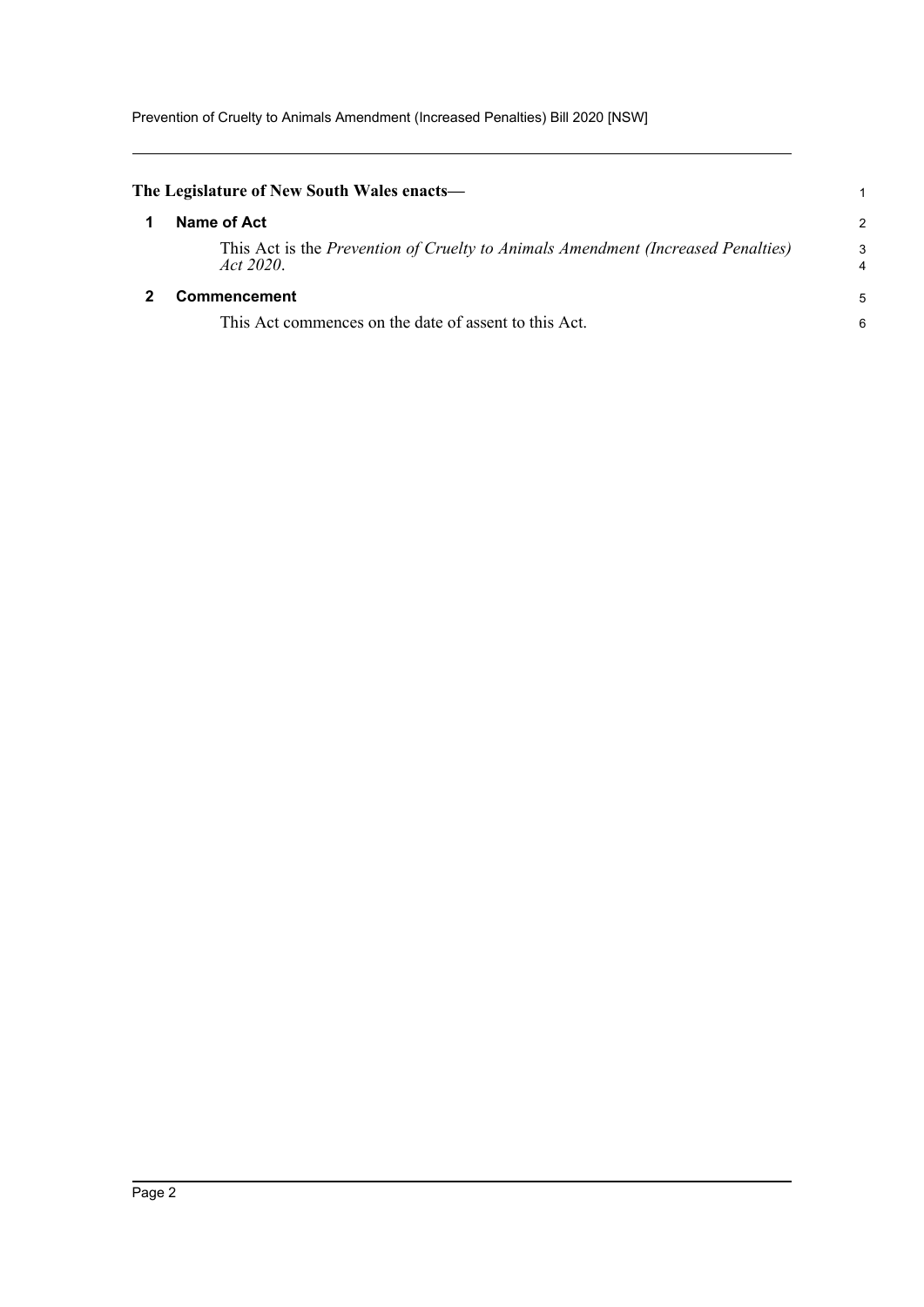<span id="page-5-0"></span>

|                  | <b>Schedule 1</b>                                                | <b>Amendment of Prevention of Cruelty to Animals</b><br><b>Act 1979 No 200</b>                                                                                                                                                         | $\mathbf{1}$<br>$\overline{c}$ |  |  |
|------------------|------------------------------------------------------------------|----------------------------------------------------------------------------------------------------------------------------------------------------------------------------------------------------------------------------------------|--------------------------------|--|--|
| [1]              | <b>Section 4A</b>                                                |                                                                                                                                                                                                                                        | 3                              |  |  |
|                  | Insert after section 4—                                          |                                                                                                                                                                                                                                        |                                |  |  |
|                  | 4A                                                               | Interpretation of provisions imposing penalties                                                                                                                                                                                        | $\mathbf 5$                    |  |  |
|                  |                                                                  | If a provision under this Act creates an offence and a minimum penalty is<br>specified at the end of the provision, a person who is guilty of the offence is<br>liable, on conviction, to a penalty not less than the minimum penalty. | 6<br>$\overline{7}$<br>8       |  |  |
| [2]              |                                                                  | <b>Section 5 Cruelty to animals</b>                                                                                                                                                                                                    | 9                              |  |  |
|                  |                                                                  | Omit the penalty provision. Insert instead—                                                                                                                                                                                            |                                |  |  |
|                  |                                                                  | Minimum penalty—90 penalty units for a corporation and 20 penalty units for<br>an individual.                                                                                                                                          | 11<br>12                       |  |  |
|                  |                                                                  | Maximum penalty—1,400 penalty units for a corporation and 500 penalty<br>units or imprisonment for 1 year, or both, for an individual.                                                                                                 | 13<br>14                       |  |  |
| $[3]$            |                                                                  | Section 6 Aggravated cruelty to animals                                                                                                                                                                                                | 15                             |  |  |
|                  | Omit the penalty provision from section $6(1)$ . Insert instead— |                                                                                                                                                                                                                                        |                                |  |  |
|                  |                                                                  | Minimum penalty—180 penalty units for a corporation and 35 penalty units<br>for an individual.                                                                                                                                         | 17<br>18                       |  |  |
|                  |                                                                  | Maximum penalty—2,275 penalty units for a corporation and 900 penalty<br>units or imprisonment for 2 years, or both, for an individual.                                                                                                | 19<br>20                       |  |  |
| [4]              |                                                                  | Sections 7(1) and (2), 8(1), 9(1) and (3), 10(1), (2) and (3), 11, 12(1), 13, 16(2), 17, 18(1)<br>and (2), 18A, 19, 19A(2) and (3), 20, 21A–21C, 22(1) and (3), 23(1) and (2) and 24N(2)                                               | 21<br>22                       |  |  |
|                  |                                                                  | Omit the penalty provisions. Insert instead—                                                                                                                                                                                           | 23                             |  |  |
|                  |                                                                  | Maximum penalty— $1,400$ penalty units for a corporation and 500 penalty<br>units or imprisonment for 1 year, or both, for an individual.                                                                                              | 24<br>25                       |  |  |
| [5]              |                                                                  | Section 7 Carriage and conveyance of animals                                                                                                                                                                                           | 26                             |  |  |
|                  |                                                                  | Omit the penalty provision from section $7(2A)$ . Insert instead—                                                                                                                                                                      | 27                             |  |  |
|                  |                                                                  | Maximum penalty—500 penalty units or imprisonment for 1 year, or both.                                                                                                                                                                 | 28                             |  |  |
| [6]              |                                                                  | Section 11 Animals not to be abandoned                                                                                                                                                                                                 | 29                             |  |  |
|                  |                                                                  | Insert at the end of the section-                                                                                                                                                                                                      |                                |  |  |
|                  | (2)                                                              | For the purposes of this section, a person does not abandon an animal if the<br>person releases into the wild an animal that—                                                                                                          | 31<br>32                       |  |  |
|                  |                                                                  | (a)<br>was previously living in the wild, and                                                                                                                                                                                          | 33                             |  |  |
|                  |                                                                  | is, in the person's reasonable opinion, capable of surviving in the wild.<br>(b)                                                                                                                                                       | 34                             |  |  |
| $\left[7\right]$ |                                                                  | Sections 15(2) and 21(1)                                                                                                                                                                                                               | 35                             |  |  |
|                  |                                                                  | Omit the penalty provisions. Insert instead-                                                                                                                                                                                           |                                |  |  |
|                  |                                                                  | Maximum penalty—2,275 penalty units for a corporation and 900 penalty<br>units or imprisonment for 2 years, or both, for an individual.                                                                                                | 37<br>38                       |  |  |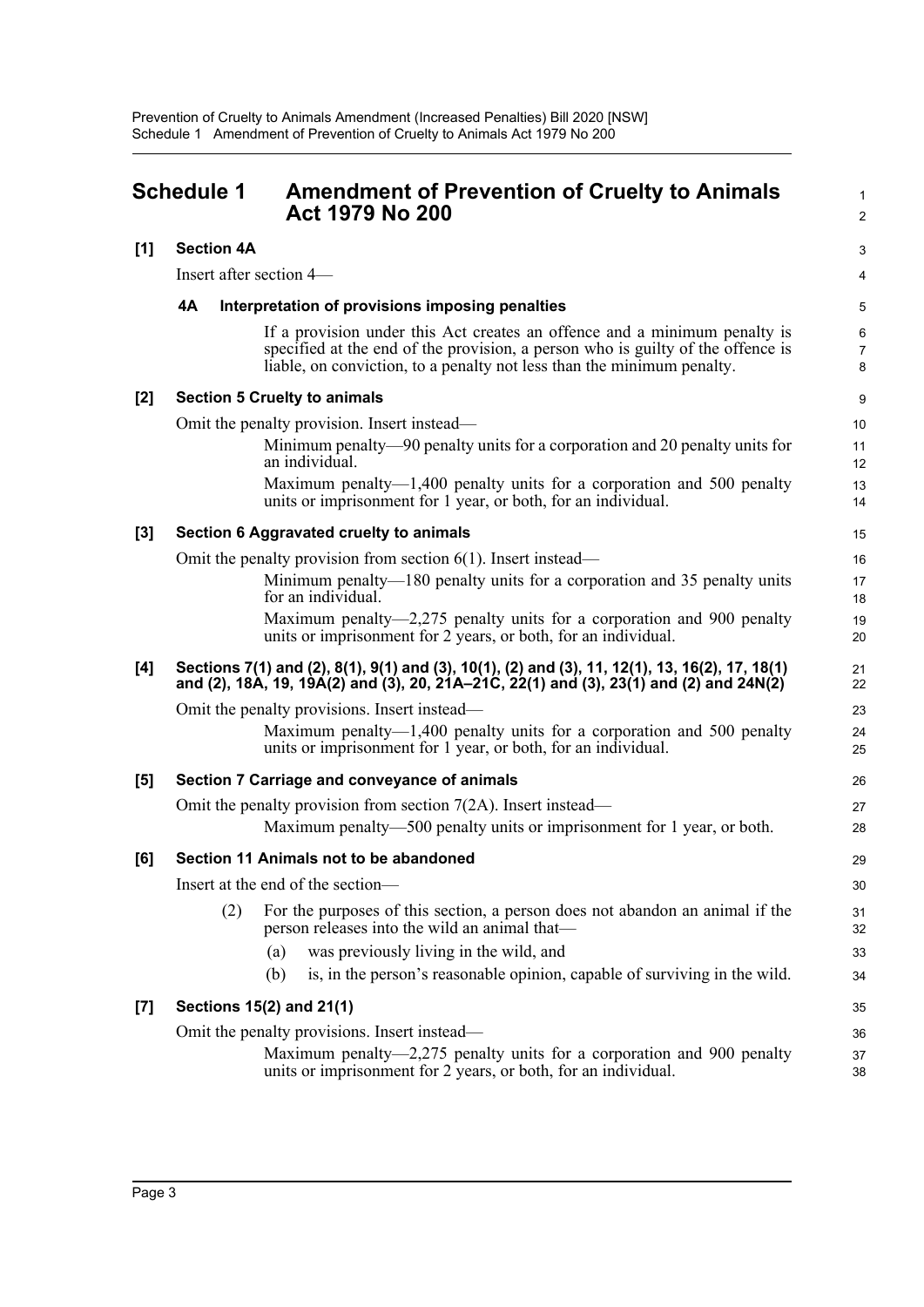| [8]    | giving away                         |     | Section 23A Information required when dogs or cats are advertised for sale or for                                                                                                                  | $\mathbf{1}$<br>$\overline{2}$ |
|--------|-------------------------------------|-----|----------------------------------------------------------------------------------------------------------------------------------------------------------------------------------------------------|--------------------------------|
|        |                                     |     | Omit the penalty provisions from section $23A(1)$ and (2). Insert instead—                                                                                                                         | $\mathbf{3}$                   |
|        |                                     |     | Maximum penalty—1,400 penalty units for a corporation and 500 penalty<br>units for an individual.                                                                                                  | $\overline{\mathbf{4}}$<br>5   |
| [9]    |                                     |     | Section 31 Court may make further orders relating to convicted persons                                                                                                                             | 6                              |
|        |                                     |     | Omit the penalty provision from section $31(3)$ . Insert instead—                                                                                                                                  | $\overline{7}$                 |
|        |                                     |     | Maximum penalty—500 penalty units or imprisonment for 1 year, or both.                                                                                                                             | 8                              |
| [10]   | <b>Section 31AAA</b>                |     |                                                                                                                                                                                                    | 9                              |
|        | Insert after section $31-$          |     |                                                                                                                                                                                                    | 10                             |
|        | 31AAA                               |     | Prohibitions for persons convicted of certain offences                                                                                                                                             | 11                             |
|        |                                     |     | If a person has been convicted of an offence against section $6(1)$ , or an offence<br>against section 79 or 530 of the Crimes Act 1900, the person must not—                                      | 12<br>13                       |
|        |                                     | (a) | purchase or acquire, or take possession or custody of, an animal, or                                                                                                                               | 14                             |
|        |                                     | (b) | keep, or participate in keeping, an animal, or                                                                                                                                                     | 15                             |
|        |                                     | (c) | be party to an arrangement where the person is entitled to control or<br>influence the keeping of an animal, including an animal owned by<br>another person or in another person's possession, or  | 16<br>17<br>18                 |
|        |                                     | (d) | be otherwise involved with the keeping or care of an animal, including<br>an animal owned by another person or in another person's possession.                                                     | 19<br>20                       |
|        |                                     |     | Maximum penalty—500 penalty units or imprisonment for 1 year, or both.                                                                                                                             | 21                             |
| $[11]$ | <b>Section 35 Regulations</b>       |     |                                                                                                                                                                                                    | 22                             |
|        | Omit section 35(3). Insert instead— |     |                                                                                                                                                                                                    | 23                             |
|        | (3)                                 |     | A regulation may create an offence punishable by a penalty not exceeding<br>1,400 penalty units for a corporation and 500 penalty units or imprisonment<br>for 1 year, or both, for an individual. | 24<br>25<br>26                 |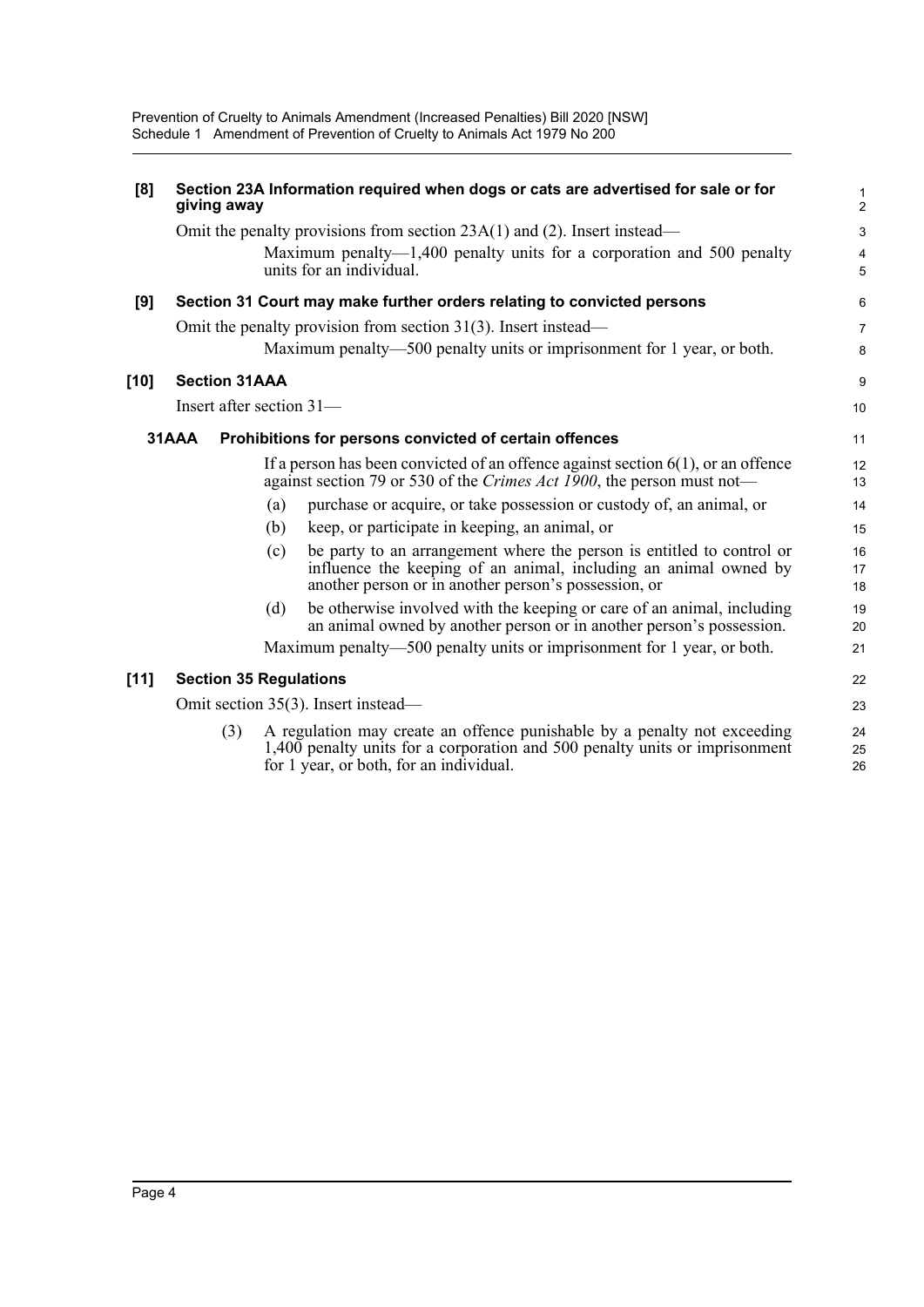## <span id="page-7-0"></span>**Schedule 2 Amendment of Crimes Act 1900 No 40**

#### **[1] Section 79 Bestiality**

Insert at the end of the section— **Note.** Section 31AAA of the *Prevention of Cruelty to Animals Act 1979* prohibits a person convicted of an offence under this section from owning, taking custody of or having certain contact or involvement with an animal. **[2] Section 530 Serious animal cruelty** Omit "**Note.**". Insert instead "**Note 1.**". 3 4 5 6 7 8

#### **[3] Section 530, note 2**

Insert after note 1—

**Note 2.** Section 31AAA of the *Prevention of Cruelty to Animals Act 1979* prohibits a person convicted of an offence under this section from owning, taking custody of or having certain contact or involvement with an animal.

1

2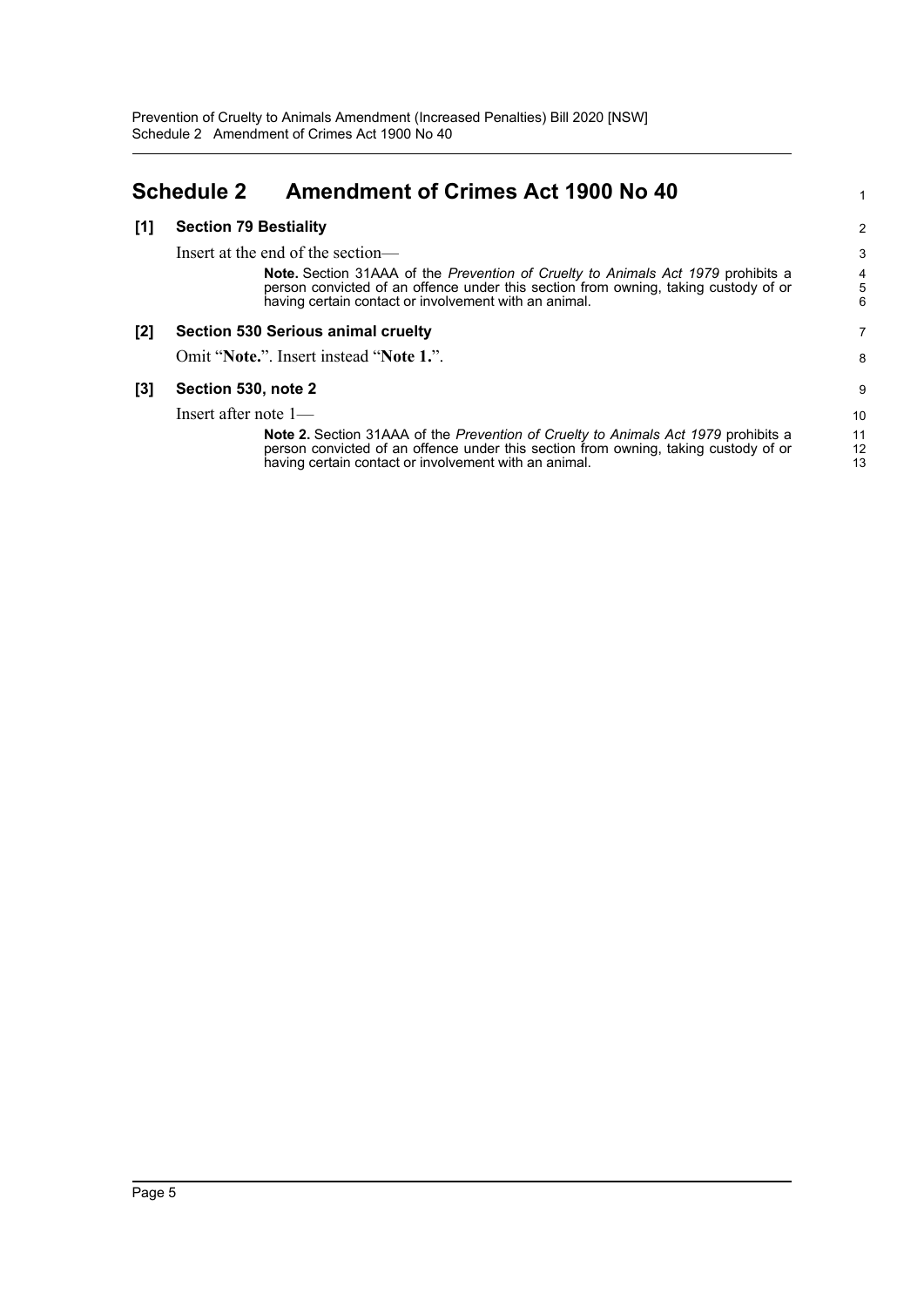### <span id="page-8-0"></span>**Schedule 3 Amendment of Prevention of Cruelty to Animals Regulation 2012**

#### **[1] Clauses 5(1), 6, 7(1), (2) and (3), 8(1), 9(1), (2) and (3), 10(2), 11(1), 13(2) and (4), 14(1), 15, 16(1), 17, 18, 26(1), 38(1) and 39(1)**

Omit the penalty provisions. Insert instead—

Maximum penalty—1,400 penalty units for a corporation and 500 penalty units or imprisonment for 1 year, or both, for an individual.

1 2

#### **[2] Clause 26 Conduct of animal trades**

Omit the penalty provision from clause 26(2). Insert instead— Maximum penalty—500 penalty units or imprisonment for 1 year, or both.

#### **[3] Schedule 2 Penalty notice offences**

Omit the table. Insert instead—

| Column 1                             | Column <sub>2</sub>          | Column 3                      |
|--------------------------------------|------------------------------|-------------------------------|
| <b>Provision</b>                     | <b>Penalty (individuals)</b> | <b>Penalty (corporations)</b> |
| <b>Offences under the Act</b>        |                              |                               |
| Section 5                            | \$1,000                      | \$3,000                       |
| Section $7(1)$ and $(2)$             | \$1,000                      | \$3,000                       |
| Section 7(2A)                        | \$1,000                      |                               |
| Section $8(1)$                       | \$1,000                      | \$3,000                       |
| Section $9(1)$ and $(3)$             | \$1,000                      | \$3,000                       |
| Section $10(1)$ , (2) and (3)        | \$1,000                      | \$3,000                       |
| Section $12(1)$                      | \$1,000                      | \$3,000                       |
| Section $12A(1)$ , (2) and (3)       | \$200                        |                               |
| Section 13                           | \$1,000                      | \$3,000                       |
| Section 14                           | \$1,000                      |                               |
| Section $16(2)$                      | \$1,000                      | \$3,000                       |
| Section 17                           | \$1,000                      | \$3,000                       |
| Section 18(1) and $(2)(a)$ and $(c)$ | \$1,000                      | \$3,000                       |
| Section 18A                          | \$1,000                      | \$3,000                       |
| Section 19                           | \$1,000                      | \$3,000                       |
| Section $19A(2)$ and $(3)$           | \$1,000                      | \$3,000                       |
| Section 20                           | \$1,000                      | \$3,000                       |
| Section 21A                          | \$1,000                      | \$3,000                       |
| Section 21B                          | \$1,000                      | \$3,000                       |
| Section 21C                          | \$1,000                      | \$3,000                       |
| Section $22(1)$ and $(3)$            | \$1,000                      | \$3,000                       |
| Section $23(1)$ and $(2)$            | \$1,000                      | \$3,000                       |
| Section $23A(1)$ and $(2)$           | \$1,000                      | \$3,000                       |